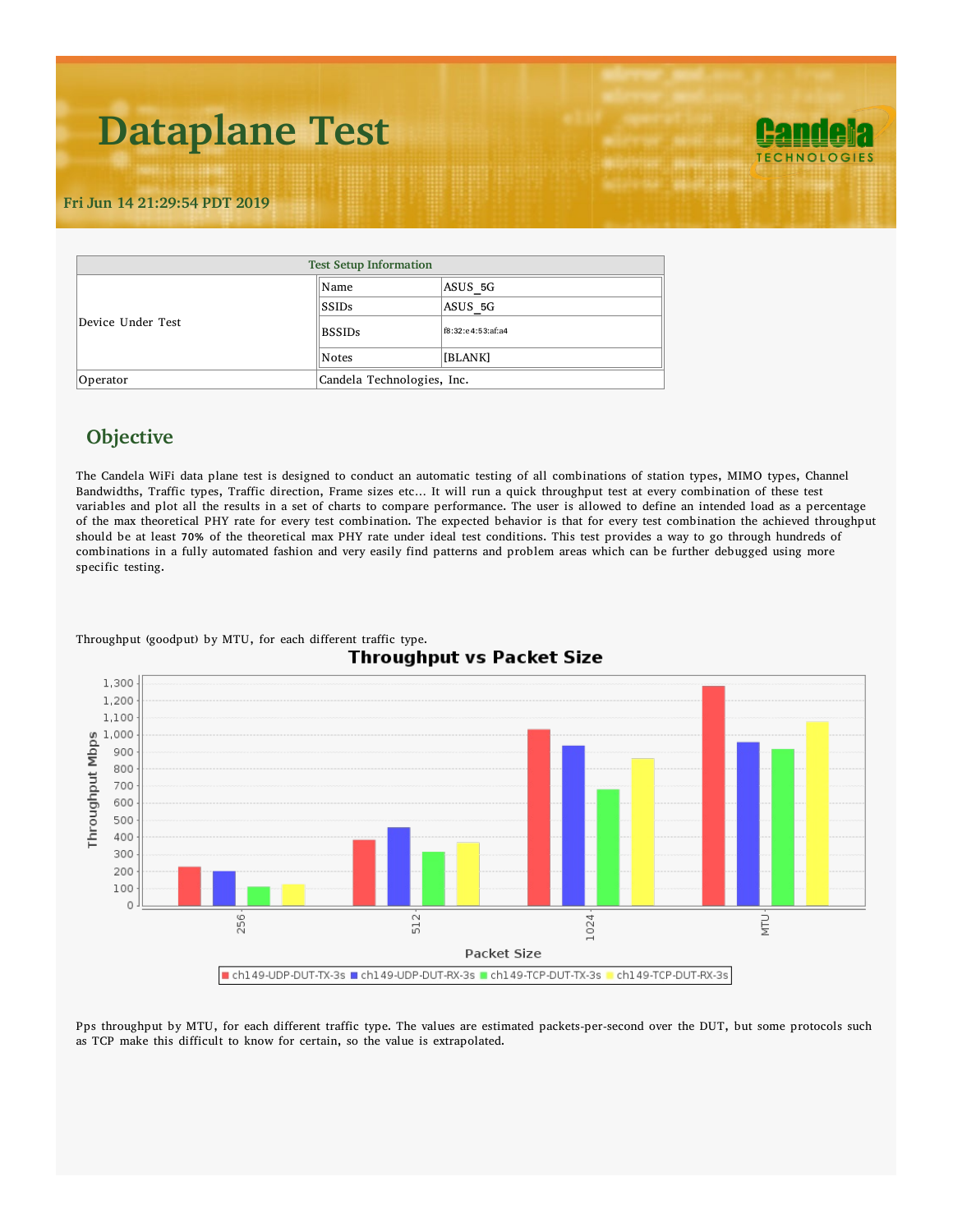

Realtime Graph shows summary download and upload RX Goodput rate of connections created by this test. Goodput does not include Ethernet, IP, UDP/TCP header overhead.



## **Realtime Throughput**

|     |      |  | ChannelSecurity NSS Mode Bandwidth | Pkt     |            |            |                 | Traffic-Type Direction Atten Duration Offered-1m | Rx-Bps              |                                                                           | Rx-Bps-1m   Rx-Bps-3s   Theoretical RSSI |                 | <b>Tx-Failed</b>         | <b>Tx-Failed%</b> | <b>Tx-Rate</b> | <b>Rx-Rate</b> | Mode                               |
|-----|------|--|------------------------------------|---------|------------|------------|-----------------|--------------------------------------------------|---------------------|---------------------------------------------------------------------------|------------------------------------------|-----------------|--------------------------|-------------------|----------------|----------------|------------------------------------|
| 149 | AUTO |  | <b>AUTO AUTO AUTO</b>              | 256     | <b>UDP</b> | DUT-TX NA  | $ 30\rangle$    | 852262169                                        |                     | 222083494 222595464 227603304                                             |                                          | 1733200000 - 38 | $\left 0\right/4\right.$ |                   | 1040 Mbps      |                | 1.733 Gbps 802.11an-AC             |
| 149 | AUTO |  | <b>AUTO AUTO AUTO</b>              | 256     | <b>UDP</b> | DUT-RX  NA | $ 30\rangle$    | 201873221                                        | 201717801           | 202382289                                                                 | 202161773                                | 1733200000 - 29 | 0 / 3489215              |                   |                |                | 1733.3 Mbps 1.733 Gbps 802.11an-AC |
| 149 | AUTO |  | AUTO AUTO AUTO                     | 256 TCP |            | DUT-TX NA  | $ 30\rangle$    | 110902686                                        | 110846427           | 110875994                                                                 | 111308544                                | 1733200000 - 39 | 950 / 1228559 0.077      |                   |                |                | 1733.3 Mbps 1.733 Gbps 802.11an-AC |
| 149 | AUTO |  | AUTO AUTO AUTO                     | 256 TCP |            | DUT-RX NA  | $ 30\rangle$    | 127078822                                        | 125349056           | 126398161                                                                 | 125364541                                | 1733200000 - 38 | 0 / 3430135              |                   |                |                | 1733.3 Mbps 1.733 Gbps 802.11an-AC |
| 149 | AUTO |  | AUTO AUTO AUTO                     |         | 512 UDP    | DUT-TX NA  | $ 30\rangle$    | 1726567794 486922063 487979351                   |                     |                                                                           | 385281792                                | 1733200000 - 39 | $\left 0\right /1$       |                   |                |                | 1733.3 Mbps 1.733 Gbps 802.11an-AC |
| 149 | AUTO |  | AUTO AUTO AUTO                     | 512     | UDP        | DUT-RX NA  | $ 30\rangle$    | 457792078                                        | 457298270 458626091 |                                                                           | 457874125                                | 1733200000 - 29 | 0 / 3625775              |                   |                |                | 1733.3 Mbps 1.56 Gbps 802.11an-AC  |
| 149 | AUTO |  | <b>AUTO AUTO AUTO</b>              | 512 TCP |            | DUT-TX NA  | $ 30\rangle$    | 315822742                                        | 314692295 315787024 |                                                                           | 315477168                                | 1733200000 - 39 | 0 / 1354067              |                   |                |                | 1733.3 Mbps 1.733 Gbps 802.11an-AC |
| 149 | AUTO |  | AUTO AUTO AUTO                     | 512 TCP |            | DUT-RX NA  | $ 30\rangle$    | 372613203                                        | 367496509 370469356 |                                                                           | 368164514                                | 1733200000 - 38 | 0/3486801                |                   |                |                | 1733.3 Mbps 1.733 Gbps 802.11an-AC |
| 149 | AUTO |  | <b>AUTO AUTO AUTO</b>              |         | 1024 UDP   | DUT-TX NA  | $ 30\rangle$    | 1866298640 875459736                             |                     | 878490528                                                                 | 1031781090                               | 1733200000 - 38 | 0/0                      | FAILED            |                |                | 1733.3 Mbps 1.733 Gbps 802.11an-AC |
| 149 | AUTO |  | <b>AUTO AUTO AUTO</b>              |         | 1024 UDP   | DUT-RX NA  | $ 30\rangle$    | 988509090                                        |                     | 936932979 941625412 937103658                                             |                                          | 1733200000 - 29 | 0 / 3774 155             |                   |                |                | 1733.3 Mbps 1.56 Gbps 802.11an-AC  |
| 149 | AUTO |  | AUTO AUTO AUTO                     |         | 1024 TCP   | DUT-TX NA  | 30 <sub>2</sub> | 685848504                                        | 680950242 685520377 |                                                                           | 681034293                                | 1733200000 - 38 | 0 / 1611560              |                   |                |                | 1733.3 Mbps 1.733 Gbps 802.11an-AC |
| 149 | AUTO |  | <b>AUTO AUTO AUTO</b>              |         | 1024 TCP   | DUT-RX NA  | $ 30\rangle$    | 862577124                                        | 858907721           | 861086636                                                                 | 861319818                                | 1733200000 - 38 | 0 / 3545666              |                   |                |                | 1733.3 Mbps 1.733 Gbps 802.11an-AC |
| 149 | AUTO |  | <b>AUTO AUTO AUTO</b>              |         | MTU UDP    | DUT-TX NA  | $ 30\rangle$    | 1934907461                                       |                     | 102 112 816 6 102 4 2 13 2 6 1 12 8 6 0 7 2 10 9 17 3 3 2 0 0 0 0 0 - 3 8 |                                          |                 | $\frac{10}{1}$           |                   |                |                | 1733.3 Mbps 1.733 Gbps 802.11an-AC |
| 149 | AUTO |  | AUTO AUTO AUTO                     |         | MTU UDP    | DUT-RX NA  | $ 30\rangle$    | 1391099954 957010502                             |                     | 964803453                                                                 | 957378904                                | 1733200000 - 29 | 0/3499212                |                   |                |                | 1733.3 Mbps 1.56 Gbps 802.11an-AC  |
| 149 | AUTO |  | AUTO AUTO AUTO                     | MTU TCP |            | DUT-TX NA  | $ 30\rangle$    | 931187568                                        |                     | 922440464923379233 917467821                                              |                                          | 1733200000 - 37 | 0 / 1759 165             |                   |                |                | 1733.3 Mbps 1.733 Gbps 802.11an-AC |
| 149 | AUTO |  | <b>AUTO AUTO AUTO</b>              | MTU TCP |            | DUT-RX  NA | $ 30\rangle$    |                                                  |                     | 1086912376 1079597365 1081959614 1076257848 1733200000 - 38               |                                          |                 | 0 / 2859843              |                   |                |                | 1733.3 Mbps 1.733 Gbps 802.11an-AC |

Packet Loss Percentage graph shows the percentage of lost packets as detected by the receiving endpoint due to packet gaps. If there is full packet loss, then this will not report any loss since there will be no gap to detect.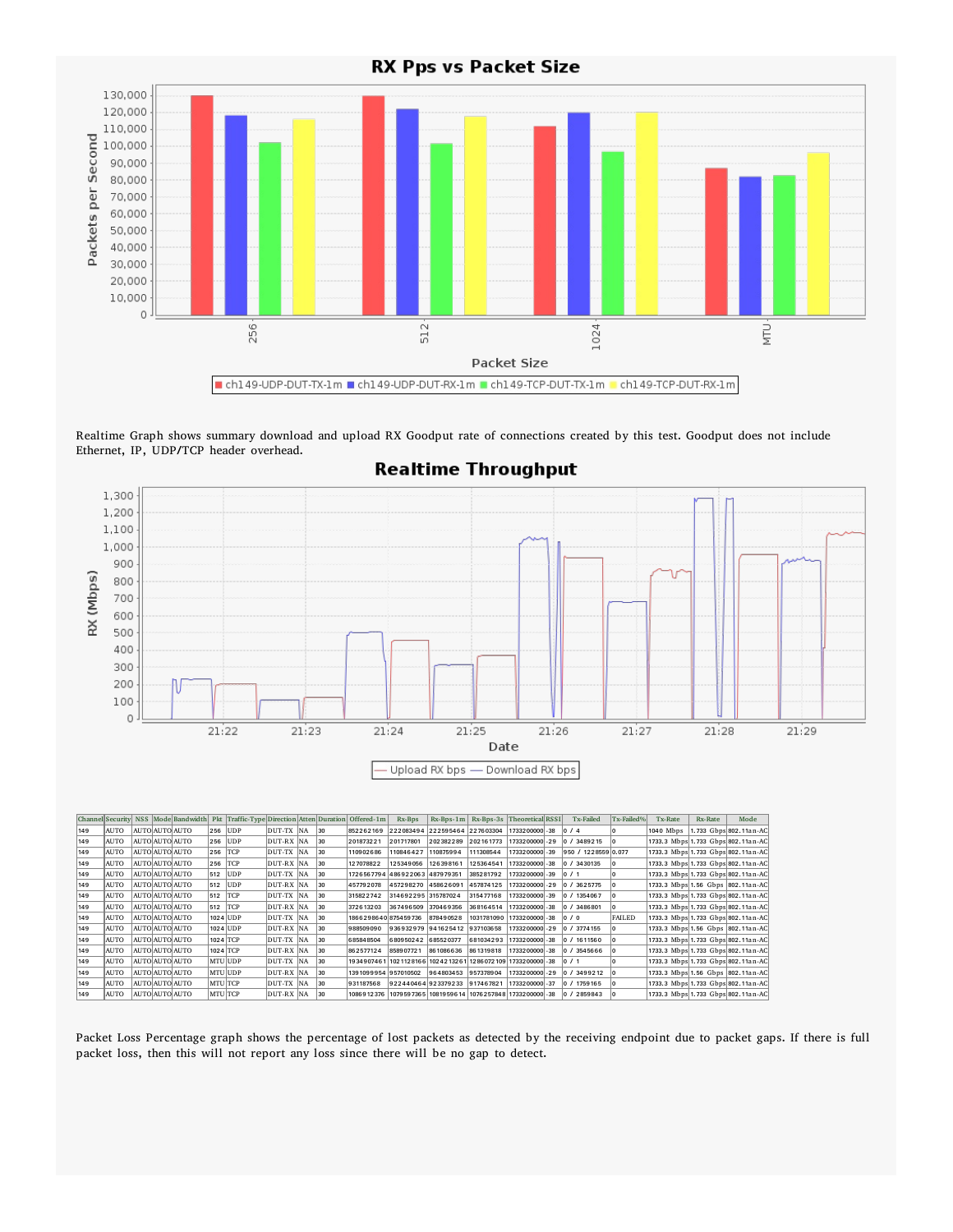

**Endpoint RX Packet Loss Percentage** 

Loss Graph shows occurances of lost packets as detected by the receiving endpoint due to packet gaps. If there is full packet loss, then this will not report any loss since there will be no gap to detect.